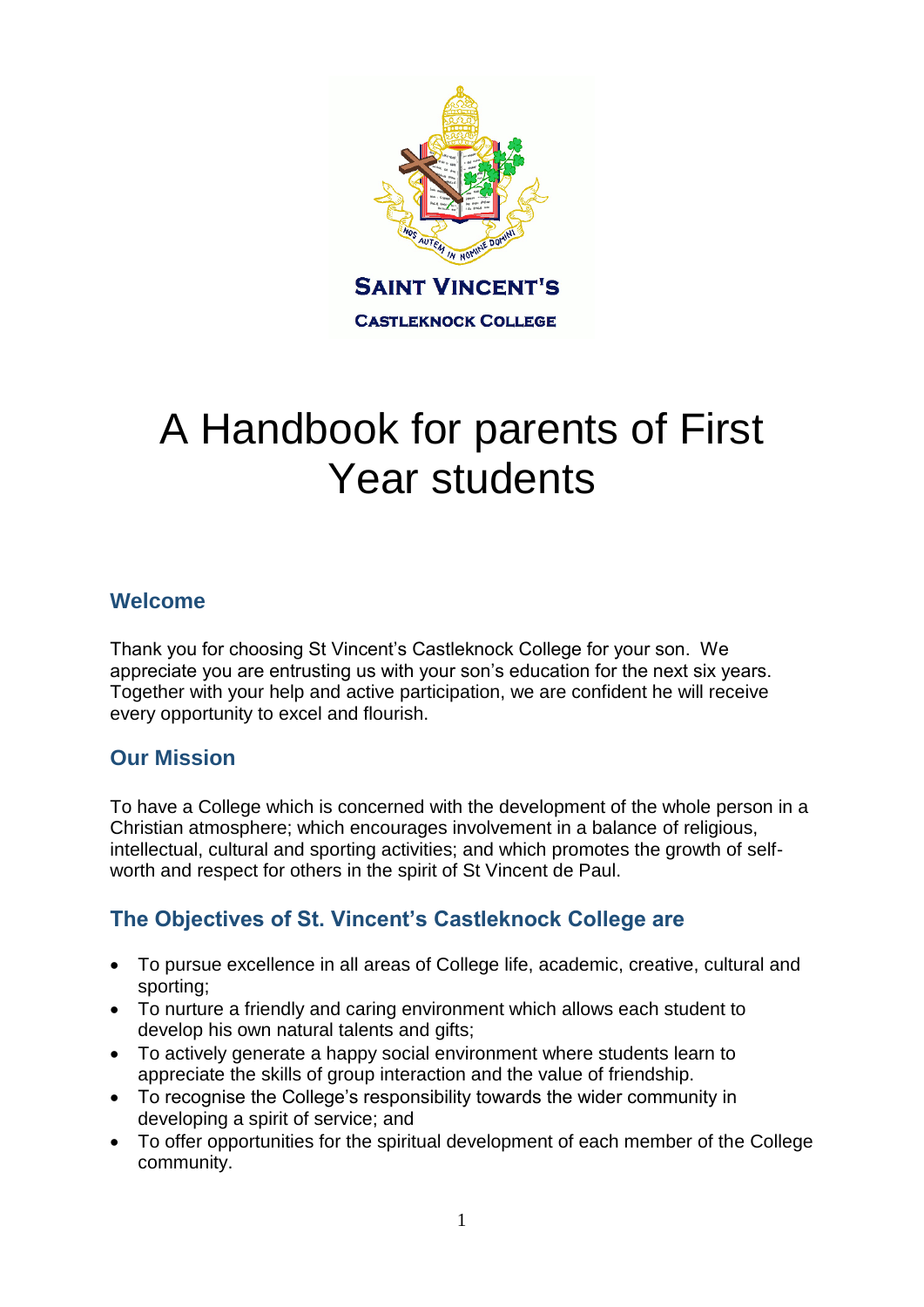# **The Crest**

The crest features a picture of an open book representing the Bible, with a cross to symbolise the Catholic faith of the Vincentians and shamrocks symbolising the successful establishment of the Irish Vincentians in Ireland. These symbols tell the story of the purpose and essence of the college in one picture. The motto of the college is also seen on the crest, "Nos Autem In Nomine Domini" which means in English: "We however in the name of the Lord". This is quoting from the 20<sup>th</sup> Psalm of the Old Testament from verse 7 which states: "Some trust in chariots and some in horses, but we trust in the name of the Lord our God", Psalm 20:7 NIV.

# **Chaplaincy**

Chaplaincy is a vital part of the student support service at St. Vincent's. The office has an open-door policy where students can drop in at any time and be supported through the ups and downs of school life. It is a confidential and non-judgemental space.

If the Chaplaincy is not qualified to deal with a particular issue it will direct the student or parent to an appropriate service.

It also facilitates the spiritual and liturgical life of the College Community. While promoting the Catholic Ethos of the school, it is available to students of all faiths and none. The liturgical dimension of its work helps mark significant occasions and events in school year, such as the opening and closing of the year masses, graduation service, memorial service, etc. and of course special seasons such as Easter and Christmas.

Aware of the diverse nature of the student population, it seeks opportunities to host inter-faith services and para liturgies.

The Chaplaincy service is rooted in the Vincentian Ethos and so it has a special concern for people who are struggling or on the margins. It promotes an awareness of Vincentian Social Justice and encourages the students to get involved in organisations and activities aimed at supporting people in need, such as the SVP Society, the Ambo Deaf School, Vincentian Lay Missionaries (VLM) and De Paul Trust Ireland, etc. It helps support and facilitate the school's immersion program in Ethiopia and Tanzania.

The services of the Chaplaincy office are also available to support the parents of our students. You can contact the Chaplain by email Chaplaincy@castleknockcollege.ie or phone +353 (1) 821 3051 (Ex230) or (083-0263397). Any such contact is treated with the utmost confidentiality.

## **Family Mass**

In each year that your son is at Castleknock College, there will be an opportunity to join other families for a Family Mass. The First Year Family Mass will be celebrated in Spring 2023 (date to be confirmed).

All families, regardless of faith, are welcome to attend this celebration which is also an opportunity for families to meet and socialise over a cup of coffee in the College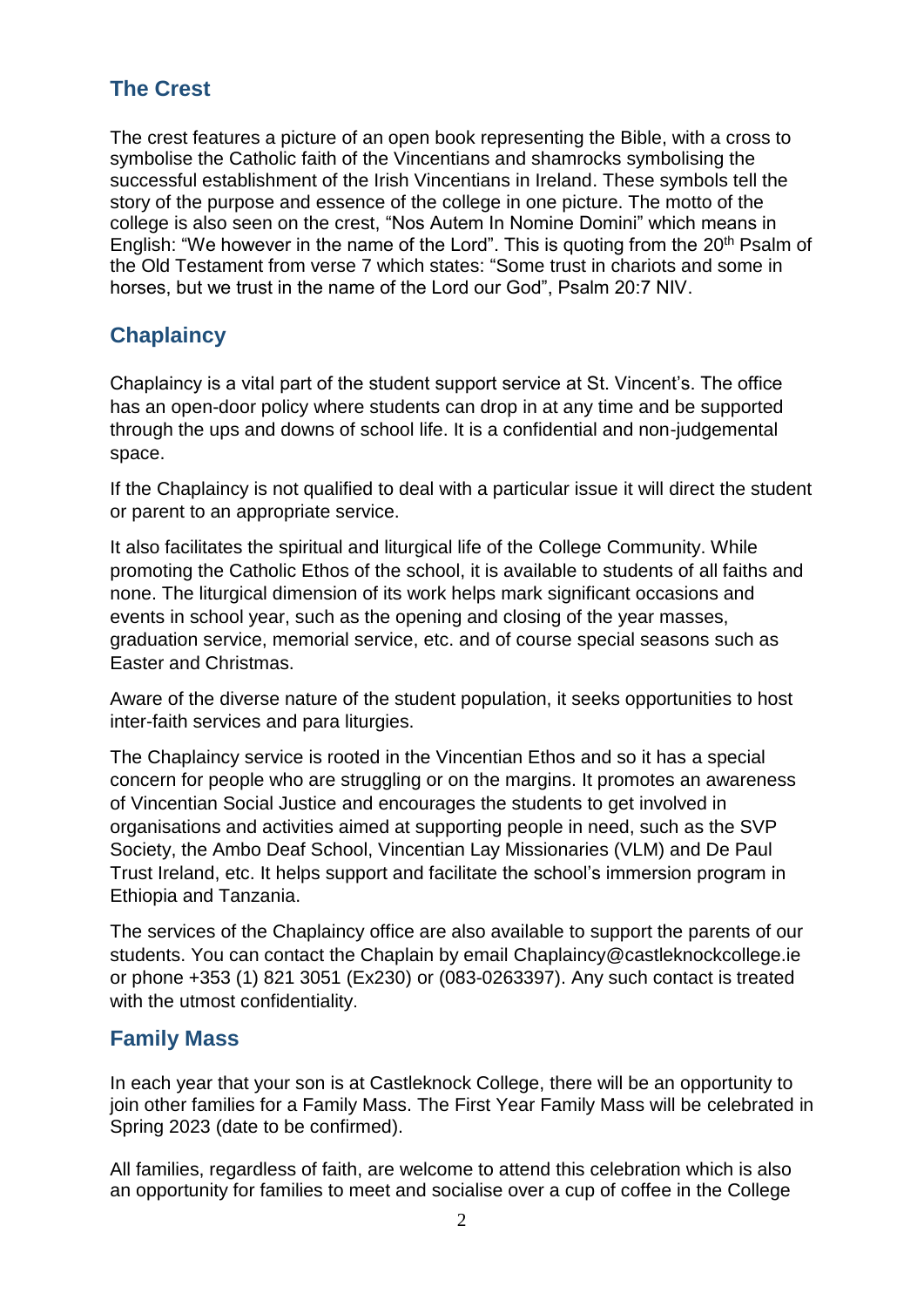Refectory arranged by the Parents' Core Group. This gathering has proved to be a popular and enjoyable event in the first year's calendar. First Year students also get to host our school Carol Service. Something to look forward to in the run up to Christmas.

# **Core Groups and Parents Representative Association (PRA)**

- Each year group in the College is represented by a Core Group of parents who volunteer to act as a liaison group within the College.
- Regular meetings of the Core Group are arranged and these are facilitated by a representative of the College management team.
- A template for providing feedback to the representative of the College management team will be provided to ensure a streamlined response from all year groups.
- These meetings provide a forum for regular exchanges between parents' representatives and the College management team.
- Items of relevance to the broad educational welfare of the students may be raised. (This is not to be confused with items pertaining to individual students, which should be raised individually with the Year Head in the usual manner).
- There will be a social evening arranged by the PRA for First Year parents and boys in September, following which the First Year Core Group will be formed.
- Two representatives from the Core Groups of each of the six years form the Parents Representative Association (PRA).
- The PRA meets with the Headmaster throughout the year on specified dates.

## **Communications**

- "Knock News" is a text message service used for last minute announcements. Please make sure you advise the College of your latest contact details.
- The website contains all ratified school policies (we recommend you read these) and calendars for the academic year and the co-curricular activities. The website also contains a huge amount of other information about the College.
- A bulletin of news and upcoming events is issued each Friday. This is the best way to keep up to date with what is going on in your son's school life.
- It is easy to subscribe to the bulletin: simply enter your email address into the box on the homepage of our website [www.castleknockcollege.ie](http://www.castleknockcollege.ie/) or following the link *[here](https://castleknockcollege.us7.list-manage.com/subscribe/post?u=9b7a2a5865abf10533142e30d&id=8756fa5878)* Every family should get the bulletin each week after subscribing.
- An archive of the most recent bulletins is in the News section of our website.
- Our attendance policy requires that we inform parents before 11.00am by a text message if your son's name is not on the attendance list.

# **Student Journal**

- The student journal is issued on the first day and will be a primary source of information during the year. In the journal you will find a calendar of key dates, library rules, uniform, student council and main points of the code of behaviour and anti-bullying policy.
- You will be asked to sign a permissions page in the journal showing that you agree to our policies for photos, tours, sports, internet, phones, and medical situations.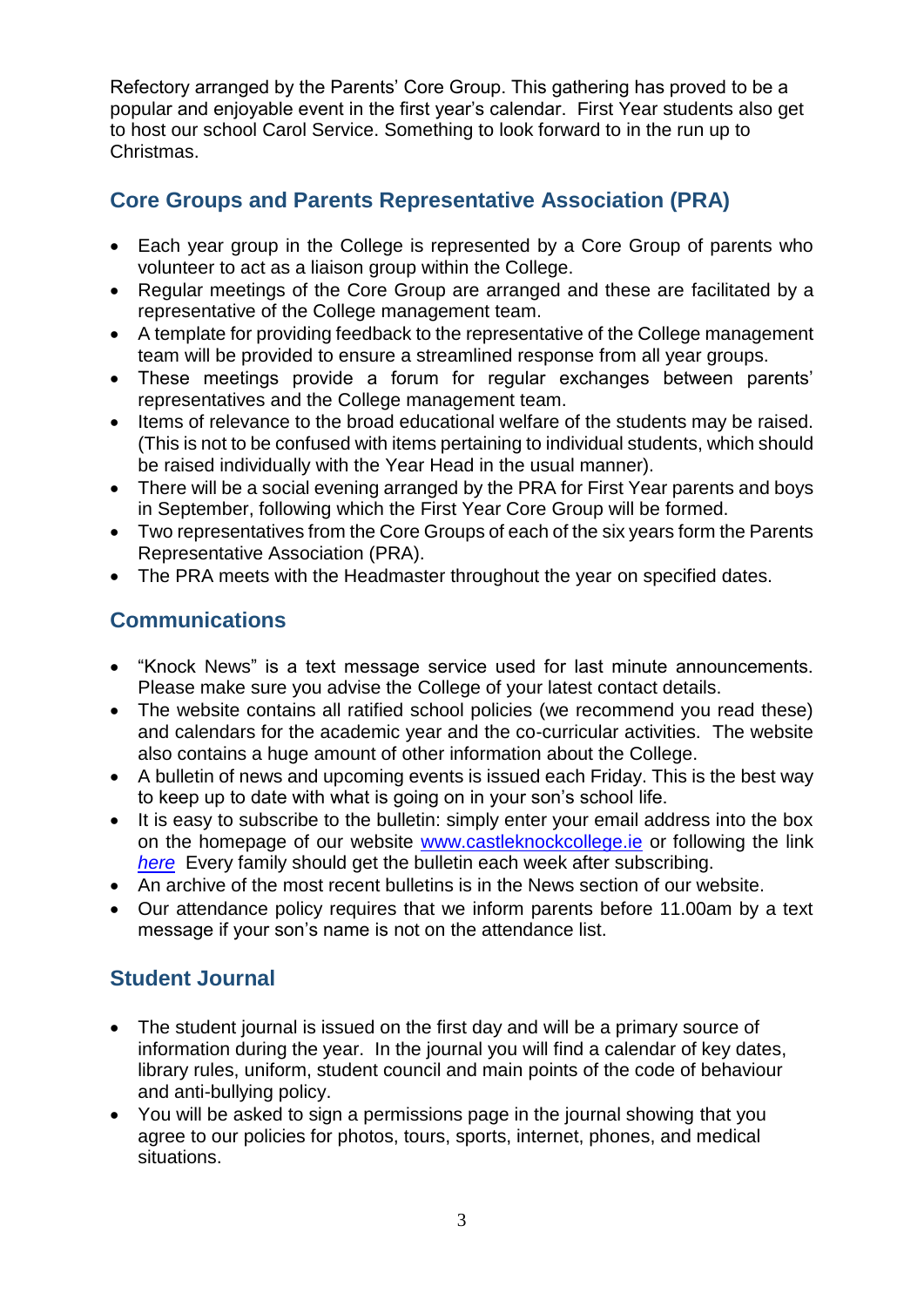- The journal includes information about the College, its history, and the outreach programmes we have with other institutions.
- The journal is the main means of communication between yourselves and the Year Head. If your son is absent from school, notes can be submitted through VSware.
- Crucially, the journal is the record of study assigned as homework for each subject. As such, it is an important link between school and home.
- MS Teams is our virtual journal.

# **Uniform**

- All items of school uniform are available from Arnotts of Henry Street. Mandatory PE tracksuit and all sports gear is also available from Arnotts. All items of the uniform must be labelled with your son's name. More information regarding uniform to follow at a later date.
- Please note that the school blazer is a requirement and not an optional item of uniform. The blazer must be worn on all formal school occasions and when representing the College at any sporting or cultural event.
- All boys are required to wear black socks that cover their ankles and plain black shoes – i.e. plain black leather upper and black sole. Non-leather black shoes are not acceptable.
- Before your son leaves home, please make sure that he is wearing his full school uniform with no extra non-uniform items of clothing. Good habits established in first year are more likely to continue when well enforced from the start. Boys are encouraged to make sure their top shirt button is closed and that the knot on their tie is pulled right up to cover the top button of the shirt.
- Students without the proper uniform are not allowed to attend class. Please label your son's schoolbag also.

# **The School Day**

- School starts each morning at 8.40am. This means that your son must be present at his first period classroom at that time. First bell is at 8.35am, to alert students to get ready.
- Classes finish at 3.35pm on Monday, Tuesday, Thursday and Friday and at 12.55pm on Wednesday.
- There is a small break each day at 10.40am and most boys take a drink and snack at this time. Sandwiches, wraps, drinks and milk are available in the refectory.
- Lunch is at 12.50pm for First Year Students. A hot, nutritionally balanced lunch is available. (see separate information sheet enclosed). Lunch may be prepaid each term. Boys who bring their own lunch also eat at tables provided in the refectory.

# **Year Heads**

• The Year Head for First Year can be reached at Tel. No. (01) 821 3051 extension 251. Any problems arising with your son should be referred in the first instance to the Year Head. Notes for absence can be submitted through VSware. Parent App - [Submit an Absence Request \(vsware.ie\)](https://support.vsware.ie/en/submit-an-absence-request)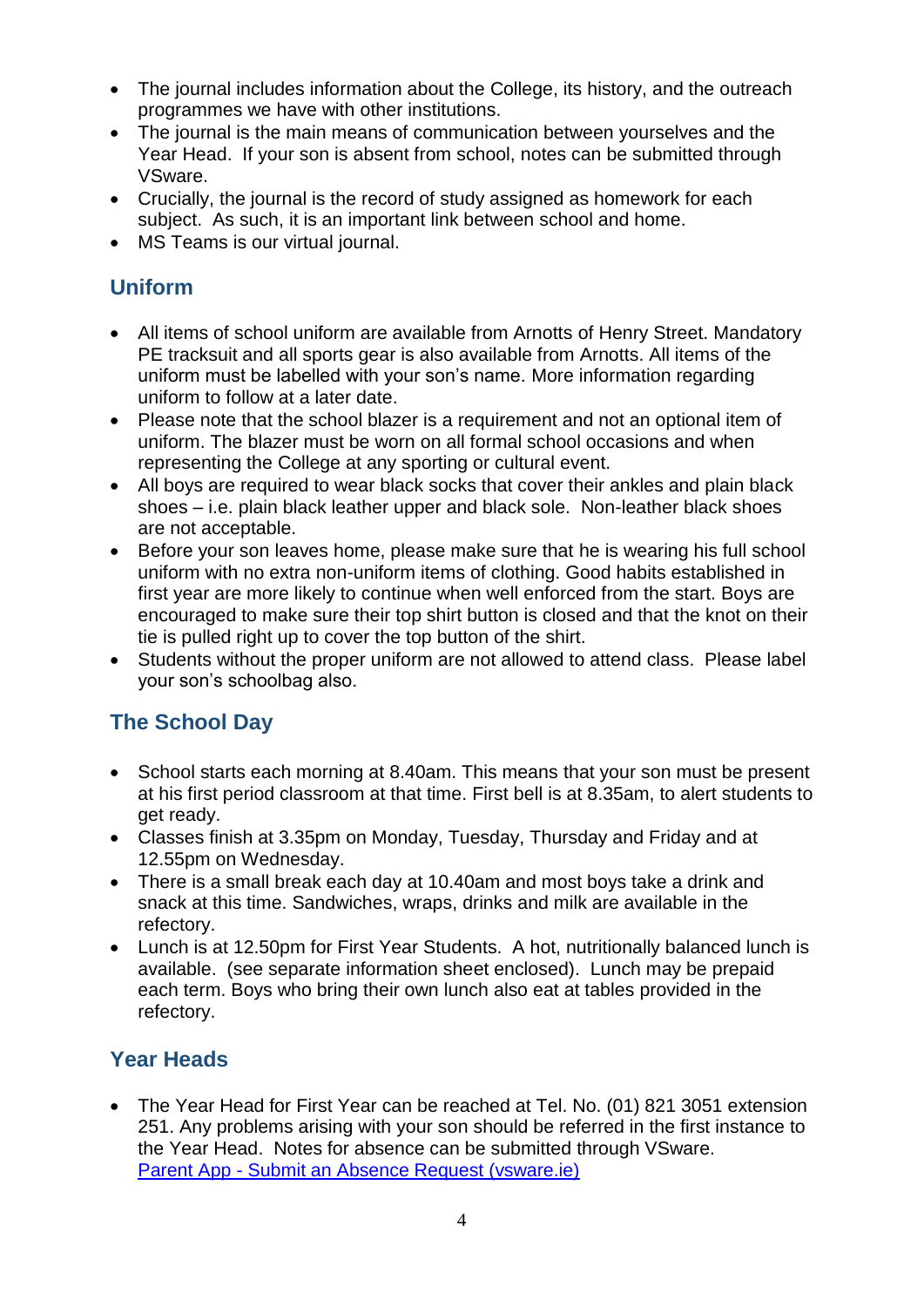## **Procedures regarding punctuality / attendance**

- Students should be in school five minutes before classes begin.
- Students may only enter the school premises through the official school entrances.
- Absence from class will be recorded by teachers.
- Students who arrive late for class must sign the late sheet at Reception.

## **Procedures when a student becomes ill at school**

- The student approaches his class teacher to say that he is feeling unwell.
- The student is sent to Year Head (accompanied by a friend if deemed necessary). The Year Head will then send the student to reception where parents/guardians are contacted.
- The student then waits outside reception for parents to collect him.
- When the student is leaving with his parent/guardian, a sign out form must be completed.
- Above are the procedures for regular illness e.g. headaches, colds, nausea etc.
- In the case of an emergency appropriate action will be taken to ensure the safety of each student.
- It is very important that these procedures are followed by each student to ensure his safety.
- Direct calls to parents/guardians on student's mobile phone may result in staff not being aware of the student's illness and is therefore in breach of school regulations.
- Care of each student when ill, as at all other times, is central to our policy on pastoral care

## **How to set up an account on VSware**

Please go to<https://castleknockcollege.vsware.ie/> and click "Create or reset your password"

- Enter your username which will emailed to you in August
- Enter the last 4 digits of your mobile number and click "Send code"
- You will get a code via text message this can take several minutes to arrive
- Enter the code by message when you receive it in the next screen on VSware and then enter a new password twice
- Once done you can then log in with your new password
- If you are still having problems kindly contact reception

## **How to find VSware child ID number** (used for PTM booking)

- Log onto VSware
- Go to Dashboard,
- Click on your son's name,
- Click on personal information
- Click school tab and your VSware child ID number is there.

The password is your son's school ID number which he will have for his six years at the College.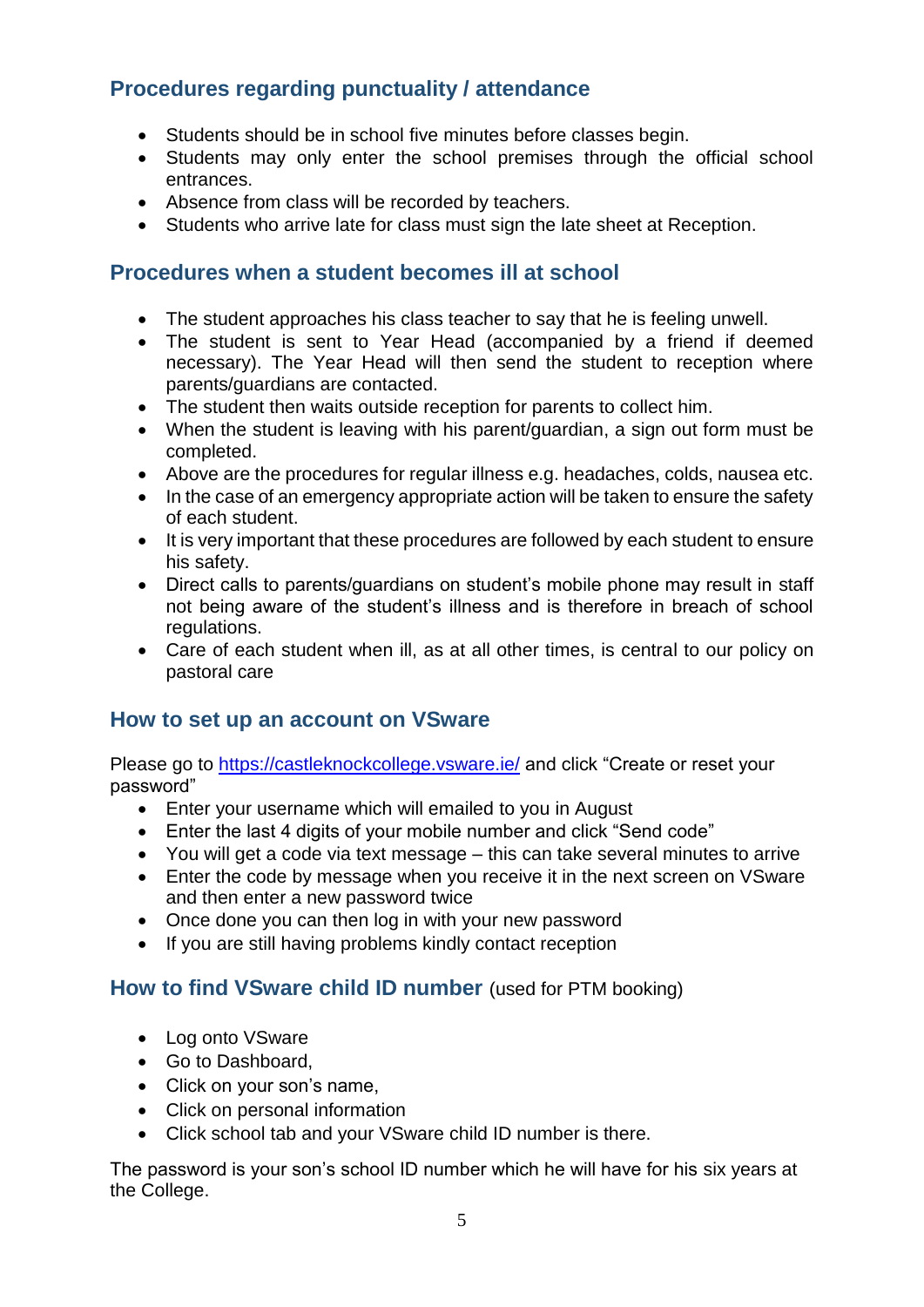# **PTM logon**

- Parent Teacher meetings are held once a year, time and date to be confirmed for January 2023.
- We use a booking system allowing you to select the teachers you want to meet online. This is popular with parents as specific times are assigned for meetings. The system works well as long as everyone remembers to limit their meeting time to five minutes.
- The website for scheduling meeting times becomes active 1 week before the date. Three days before the meeting the link is closed and the timetable is generated based on everyone's choices. At that stage you need to login a second time to print off your timetable.
- To select appointment times, please log on to [https://ptmorg.com](https://ptmorg.com/) OR <https://ptmorg.com/parentlogin.php> using the following: School roll number: 60100Q Student ID: VSware "child ID number" (see above)

# **School Reports**

- School Assessment Reports are issued on VSware in October, December, Spring and Summer. Any concerns that you may have about your son's progress arising from these reports should be raised in the first instance with the Year Head.
- You will be issued with a username for VSware in August/September. Please keep this safe as it will remain the same throughout the six years at the college. You will be asked to generate your own password. VSware is used to enable you to keep a record of all school reports.

## **Lockers**

- Each student is assigned a locker by his Year Head. Parents are asked to encourage boys to use the locker for storing both school books and sports gear. Books can be very heavy and cumbersome. It is the student's responsibility to manage his locker. Boys should only carry books required for the following few classes. It is not necessary to carry around books for the whole day.
- All books and bags should be clearly labelled to include school bags and sports bags. This is essential as many boys may have the same bag.

## **Fees**

The tuition fee for the academic year is reviewed annually. The Accounts Department will send out invoices mid-summer with direct debit details. Any parent with a son already attending the College and has a direct debit set up, does not need to return a new mandate. Should you wish to pay the school fees by cheque please contact the Accounts office as soon as possible. Cheque payments must be for the entire annual fee and should reach us before the 1st August 2022.

## **ICT Facilities**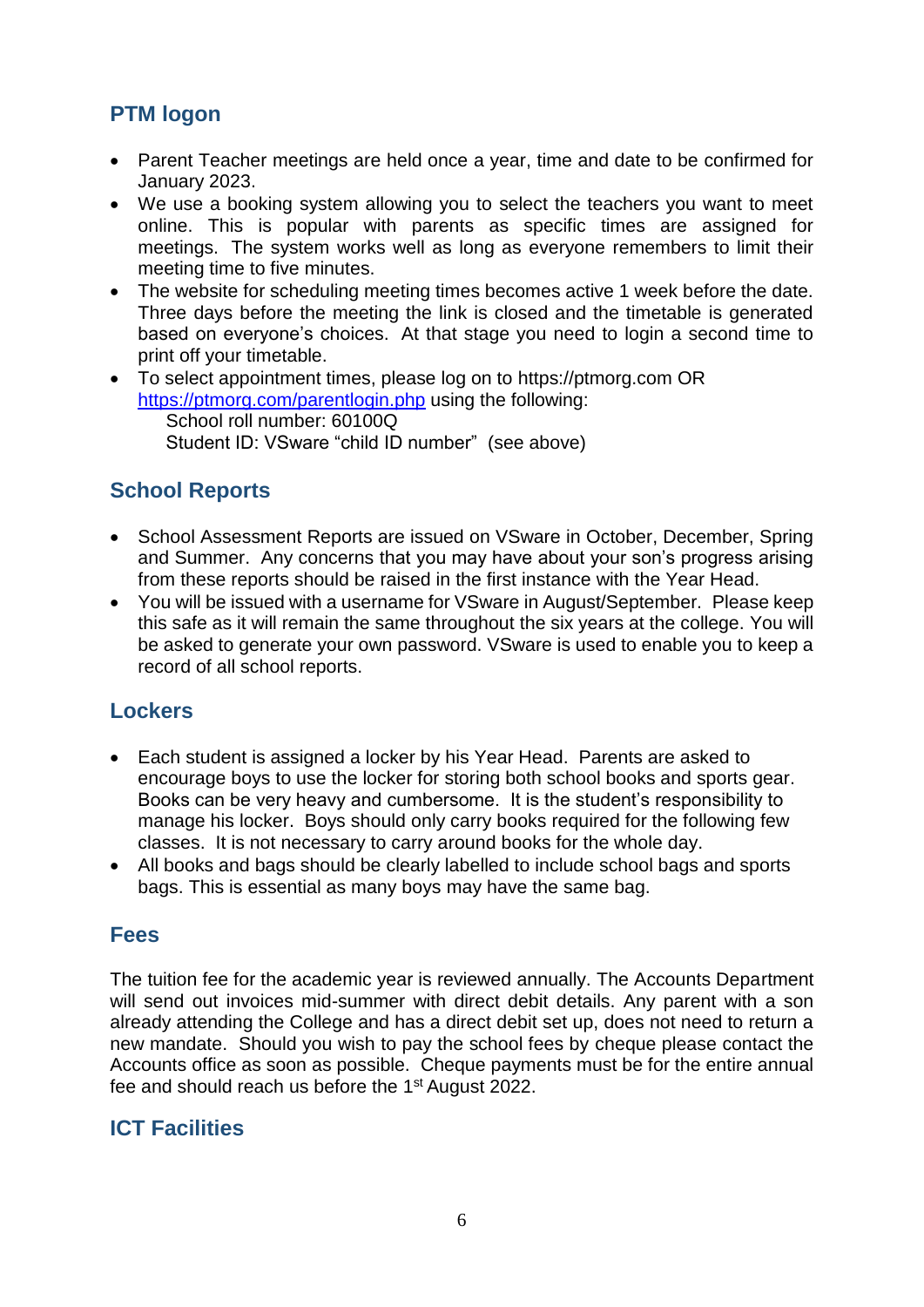- The College has an extensive and growing ICT environment in place to complement and aid with your son's learning experience in today's modern digital world.
- We have two modern, fully equipped computer labs, two shared sets of laptops for use in classroom, as well as additional shared computing facilities in the library, and an extensive high-speed Wi-Fi network.
- All internet access within the College, both in the computer labs and via the Wi-Fi, is filtered in accordance with the Broadband for Schools programme to ensure a safe and age-appropriate browsing experience at all times.
- Your son will be issued with an individual computer account and Office365 account during their registration day, which they will retain throughout their many years with us. This information will be on a label in your son's journal.
- The Computer account is used to access the various computing resources throughout the College.
- The Office365 account is used for undertaking coursework, including receiving and submitting assignments, and to keep up to date with the latest College news.
- We encourage you to read through our Internet Acceptable Usage Policy document together with your son and if you have any queries to direct them to your son's Year Head.
- MS Teams is the virtual journal.

# **Office 365**

At 1<sup>st</sup> Year registration in August your son will be given his Castleknock College email account. Please follow instructions below.

- 1. Open your web browser and enter [https://portal.office.com.](https://portal.office.com/) Don't Google It! Google search will often bring you to the Home version of Office which will not accept your Castleknock College login details.
- 2. Enter your Office365 e-mail address as shown on the label in your journal and then click (or tap) on "Next"
- 3. Enter your password as shown on the label in your journal and then click (or tap) on "Sign in"
- 4. The first time you log in you will be required to enter some security information. This is useful if you ever forget your password. Simply click (or tap) on "Next"
- 5. Next to "Security questions are not configured" click (or tap) on "Set them up now"
- 6. Choose three questions from the list and enter three corresponding answers that are easy for you to remember but not so easy for others to guess. When you're done click (or tap) on "Save answers"
- 7. You do not need to set an Authentication Phone or Authentication Email up so you can click "Finish" to complete
- 8. That's it, all set! You're now ready to use your Office365 account. Make sure you keep your password safe and don't let anyone else know what it is – you can change it to something more memorable if you like but make sure it's not too difficult that you'll forget it!

If you can't get into your account or you suspect someone else may have access drop into Room 1-22 or e-mail [it.support@castleknockcollege.ie](mailto:it.support@castleknockcollege.ie) .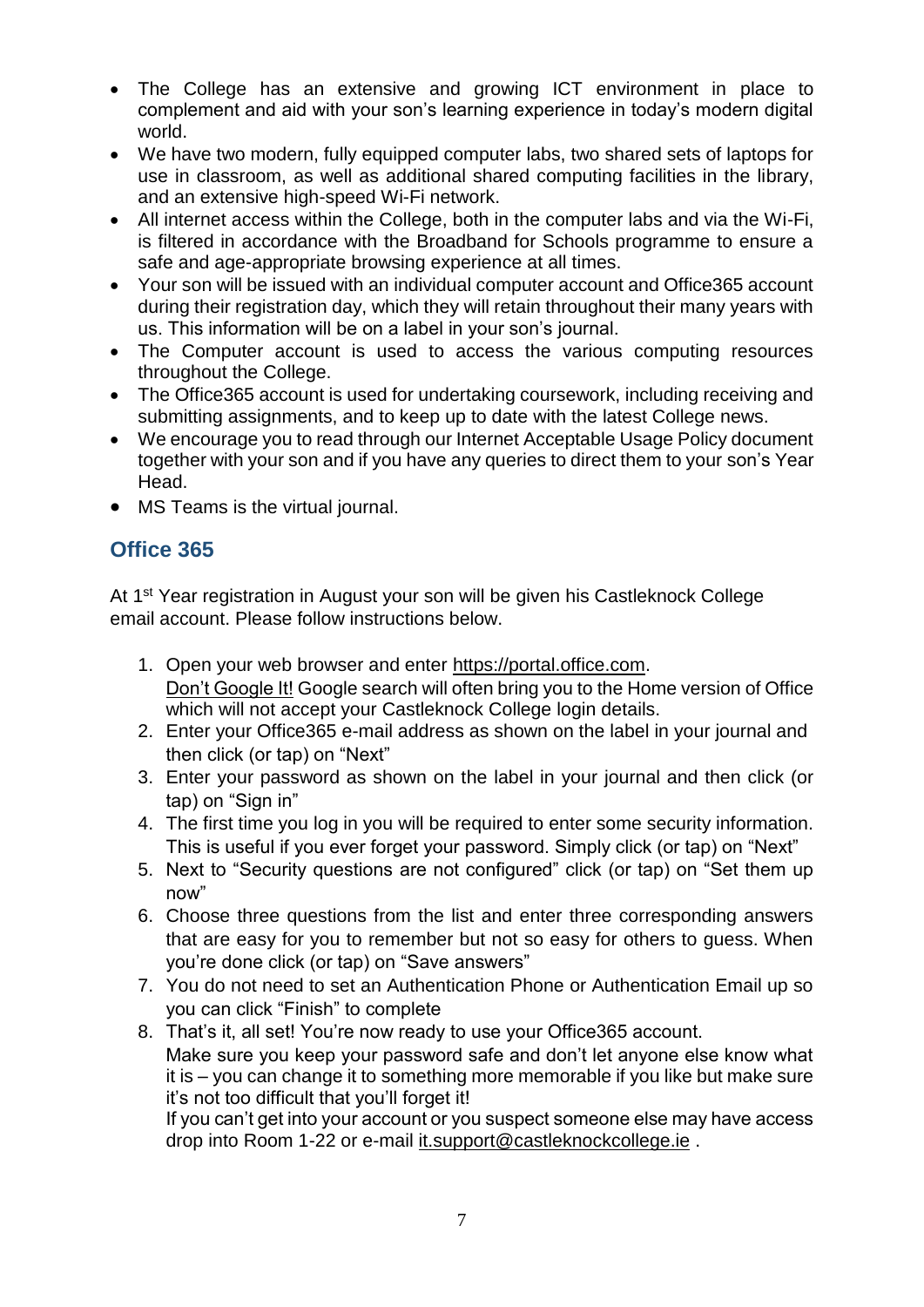# **Student Council**

• The Student Council at Castleknock has an extremely important role to play in College life. The Council is there to promote active student involvement regarding College policies. On a regular basis, the Council liaises with the Board of Management and staff to discuss matters raised by the classmates of Council members. Students' voices must be heard, and the Student Council provides the official platform whereby the concerns of students are put forward for discussion.

In recent years, the Council has played an active role in the following areas:

- Revision and amendment of the College Anti-Bullying Policy.
- Assisting with the drafting of the College Social Media Policy.
- Increasing the number of secure bicycle spaces for students wishing to cycle to school.
- Highlighting the need for high-visibility vests and cycling helmets to be worn by students who travel by bicycle.
- Negotiating with kitchen staff regarding menus and evolving dietary requirements.
- Helping with the College Open Night, Uniform Swap/Lost and Found, SVP Christmas Food Appeal and fundraising for Ambo, Ethiopia.
- Currently, the College is preparing the groundwork to achieve the coveted Green Flag and the Council is assisting the College in this endeavour. In March 2022, the College was inspected by An Taisce with a view to attaining the Green Flag for Litter and Waste, having promoted the concept, and assisting the College in its aim to reduce landfill waste by 20% over two years. The college was subsequently awarded a Green Flag. The Student Council continues to work very hard to help the College achieve its environmental goals.

Each September, two students are elected from each class. At the end of each academic year, one Fifth Year member is elected as Student Council President for the coming year. Student Council badges are distributed to Council members. Meetings are held once a week. An agenda is set, and minutes are taken. The Staff/Student Council Liaison Officer attends every meeting and reports to the BOM regarding matters arising.

# **Sport**

- We have a strongly held view that sports and activities are essential for good health and wellbeing. Every boy is encouraged to take an active part in sports for the duration of their time at the College and avail of all the opportunities offered.
- Parents are asked to ensure that their sons are actively participating in some sporting activity in the College. Rugby is the sport of choice and full participation is mandatory for First- and Second-Year students
- Wednesday afternoon is dedicated to rugby in terms 1 and 2. There is rugby training on Monday and Thursday after school until approximately 5pm.
- Matches are scheduled for Saturday and any boys selected for a team are expected to attend. When there is no match scheduled, training will take place instead from 9.30-11.30 am.
- Please remember all queries regarding rugby are to be sent to your son's Head Coach via MS Teams. MS Teams will be the main communication channel that will be used over the course of the year so it is important that your son checks his Teams account regularly.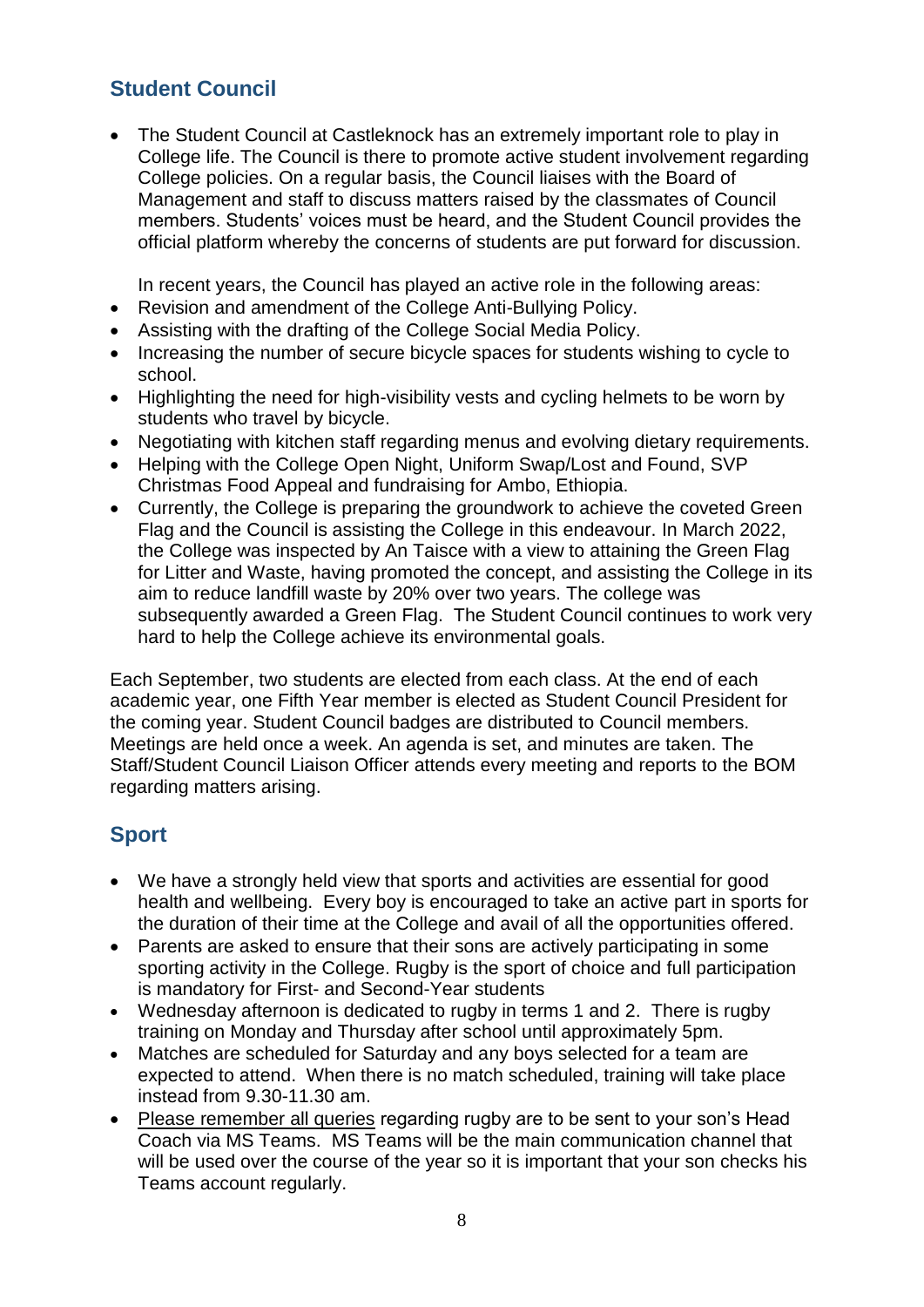Our insurer has asked that we request all parents/guardians to sign a "Permission to participate in sport" form. Signing this form does not diminish your rights. It is simply to allow us to assure our insurer that all parents are aware that in any contact sport, such as rugby, there is an element of risk and accidents can and do occur from time to time. (Permission slip already signed and returned to Admissions).

| <b>1st Year Sports Timetable</b> |                     |                      |               |                     |                  |
|----------------------------------|---------------------|----------------------|---------------|---------------------|------------------|
|                                  | <b>Monday</b>       | Tuesday              | Wednesday     | <b>Thursday</b>     | <b>Friday</b>    |
| <b>Before</b>                    |                     |                      |               |                     | Cricket          |
|                                  |                     |                      |               |                     | Table            |
| Lunch                            | <b>Table Tennis</b> | <b>Table Tennis</b>  | <b>Tennis</b> | <b>Table Tennis</b> | <b>Tennis</b>    |
|                                  |                     |                      |               |                     |                  |
|                                  |                     |                      |               |                     |                  |
| <b>After</b>                     | Rugby               | <b>Tennis</b>        | Rugby         | Rugby               | <b>Badminton</b> |
|                                  | Basketball*         | <b>Chess</b>         | Cricket*      | Basketball*         |                  |
|                                  |                     | <b>Cross Country</b> |               |                     |                  |
|                                  |                     | <b>Table Tennis</b>  |               |                     |                  |

#### **1 ST YEAR SPORTS TIMETABLE**

#### **Rugby Training/Match Times**

Monday Training 3:45pm – 5:00pm Wednesday Training 1:30pm – 3:00pm Thursday Training 3:45pm – 5:00pm Saturday Training 9:30am – 11:00am Kick-off times on match times, usually 2.00pm Wednesdays, 10.30am Saturdays

## **Other Sports Days/Times**

#### **Basketball\***

After School Monday 3:45pm – 5:00pm; Thursday 3:45pm – 5:00pm \*Basketball does not begin until 2nd Term (After Christmas)

#### **Tennis**

Tuesday Lunchtime 11:55am – 12:30pm; After School 3:45pm – 5:00pm

#### **Cross Country**

After School on Tuesday 3:45pm – 5:00pm

#### **Chess**

After School on Tuesday 3:45pm – 5:00pm

#### **Table Tennis**

Every Lunchtime 11:55am – 12:30pm After School on Tuesday 3:45pm – 5:00pm

## **Cricket\***

After School Wednesday 1:30pm – 3:00pm Friday Morning 7:55am – 8:30am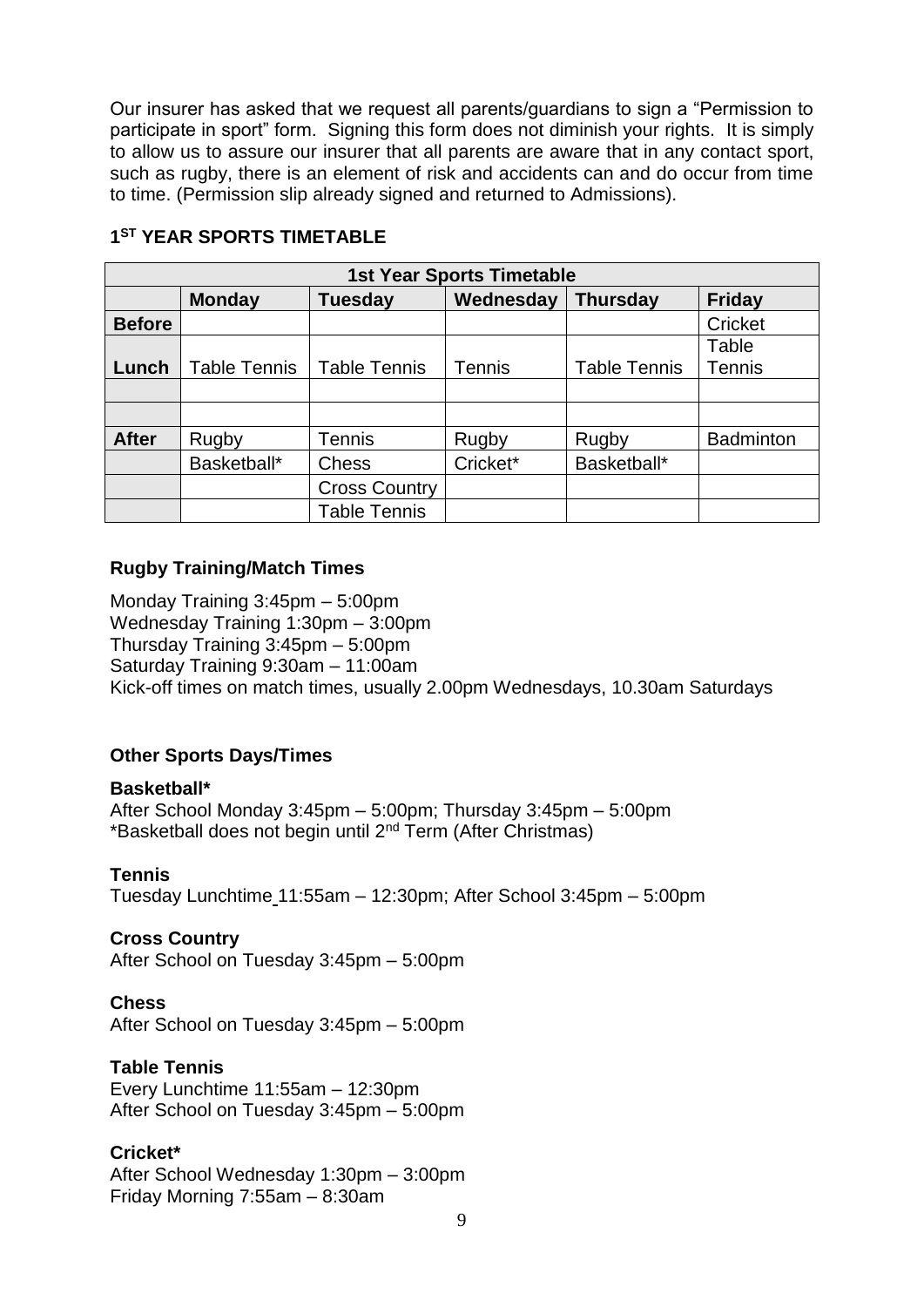\*Cricket on Wednesdays after school does not begin until April

## **Athletics**

Begins in the final term of school after Easter

# **Extra Supports**

If your son has an exemption from Irish, has a medical problem, or has been assessed for special needs/learning support and a report is available, we need to know now. Please forward any letter of exemption from Irish or any psychological or medical report as soon as possible. If you have already sent in a psychological/ medical report and a more up to date report is now available please forward a copy to the Admissions Office. It is important for us to have up-to-date reports in order to ensure that we can deliver to your son the supports that he needs.

## **Music**

- Music is one of the strengths of St Vincent's Castleknock College, also contributing to good health and happiness. In fact, some of our best sportsmen also end up being some of our best musicians. We have a number of opportunities for your son to participate, including the chance to begin learning a new instrument.
- Individual music tuition is available on a number of instruments including voice and keyboard/piano. These private lessons take place during the school day at different times each week (there is an additional charge for this tuition). The timetable for lessons is posted on the music notice board each week and boys must consult this to confirm the time of their lesson. The rotating timetable ensures that no student misses the same class too often. This arrangement has proved popular with parents and will continue this year. First Year students are permitted to take tuition in one instrument only. Students are encouraged to take part in one of a number of ensembles available to them, which includes 1st Year Band.

## **The Alton Library** *Dedicated in memory of Dr Bryan Alton, MD, FRCPI 1931-36*

**Opening times:** Monday - Friday: 8:00 am – 4:00 pm The library is open before school and during lunch break.

## **Library Facilities & Activities:**

- Spacious learning & study space with a separate wellbeing & leisure reading corner
- Over 6400 items in six collections: fiction, non-fiction, reference, self-help, quick reads and graphic novels
- Subscription to 14 magazine titles
- Excellent IT facilities (student-dedicated A4 colour printer, 9 computers and 50 tablets available for class use)
- Full-time librarian
- Scooter online catalogue (OPAC)
- No library card needed all incoming students are registered with library management system upon arrival at school
- Library induction class for all First-Year students
- Students' and staff wish lists
- Reading classes
- Author visits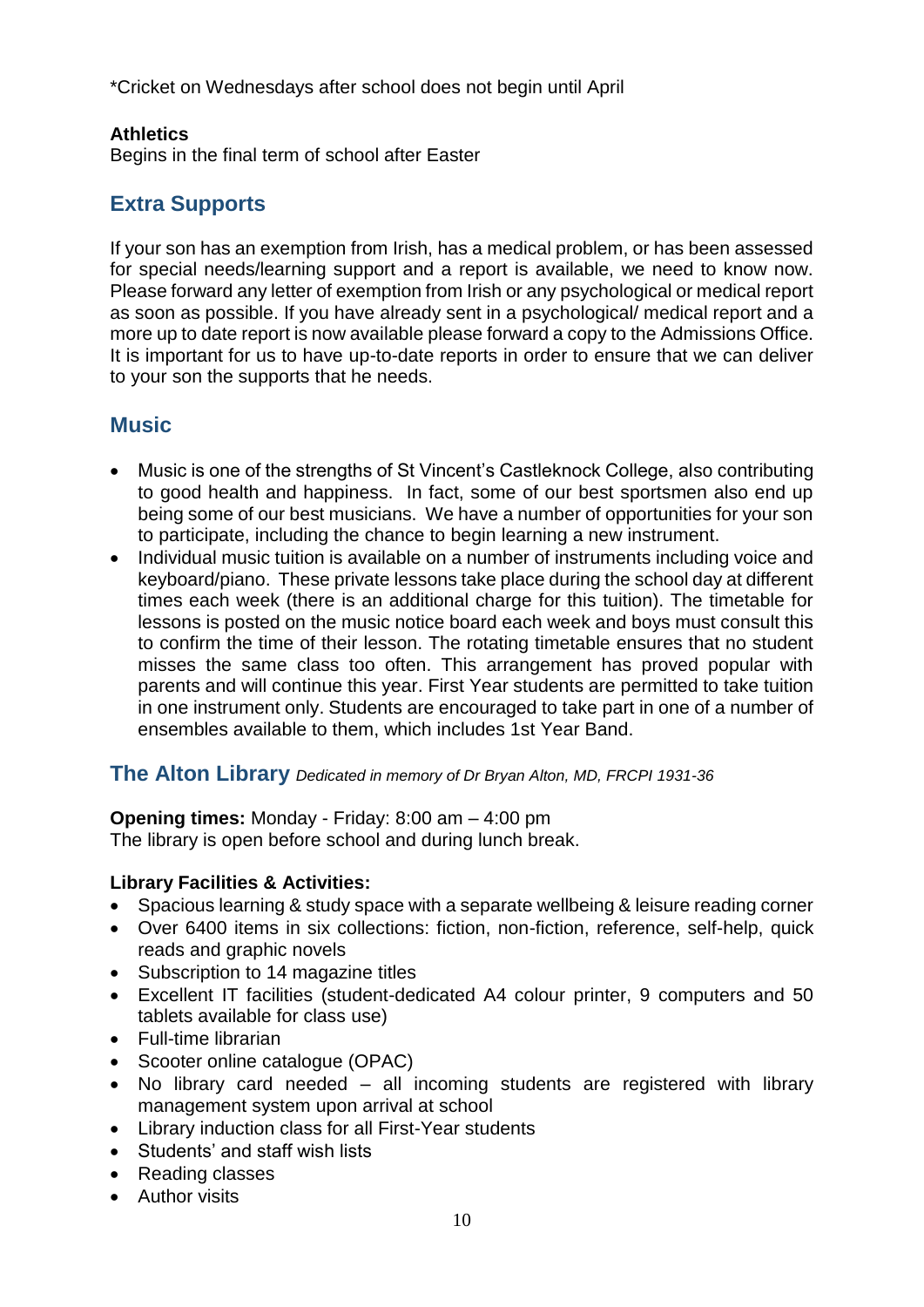- Workshops (wellbeing, creative writing, diversity awareness)
- Participation in national literacy campaigns: World Book Day Ireland, October Book Fest, Children's Books Ireland Shadowing Scheme, Great Reads Award, Excelsior Award
- 3 interest clubs (Book Club, Comics Fan Club, Film Club)
- Competitions: Spelling Bee, First Year Scrabble Competition, photo challenges

## **Library Rules:**

- 1. Be safe: Walk, don't run. All bags must be placed on the shelving units at the entrance to the library. The library computers are available for all students. Computer use and Internet access are in accordance with *St Vincent's Castleknock College Internet – Acceptable Use Policy.* Computer games are not allowed on the library computers.
- 2. Be considerate: Respect other library users. Loud conversation is not permitted. Disruptive behaviour will result in a withdrawal of library privileges. Eating and chewing gum are not allowed in the library.
- 3. Be responsible: The Alton Library lends materials for **two weeks**. Books may be renewed unless they are reserved for another student. You may borrow three items at one time. You are responsible for all items you borrowed. When you borrow, return materials on time. When you browse, put books and other items in the right place or leave them on the library desk for re-shelving.

## **Code of Behaviour**

The College Code of Behaviour is available on our website at [www.castleknockcollege.ie.](http://www.castleknockcollege.ie/) Please read through this code with your son before term begins.

## **Mobile phones**

Students may take mobile phones to school provided they observe the following conditions:

- Phones must be powered off during the school day. A student may use the office phone if he wishes to contact home urgently at any time.
- A student who wishes to go home for any reason during the school day, must arrange to do so through Reception and not independently by mobile phone. This ensures that correct procedures for leaving school before the ending of classes for that day are observed.
- Responsibility cannot be taken by the school authorities for students who arrange independently to go home without following proper procedure. Any such arrangement is a breach of the Code of Behaviour and will incur sanctions.
- A student who is found using a mobile phone during school hours will be obliged to leave the phone and its SIM card at Reception. The phone will be returned to a parent/guardian only.
- The school reserves the right to view the contents of the phone, in the presence of the student, to ensure that it contains no images or information which would compromise any member of the school community. Any photographs taken in the school building, on the grounds or during any school activity in or outside the school, will be removed before the phone is returned.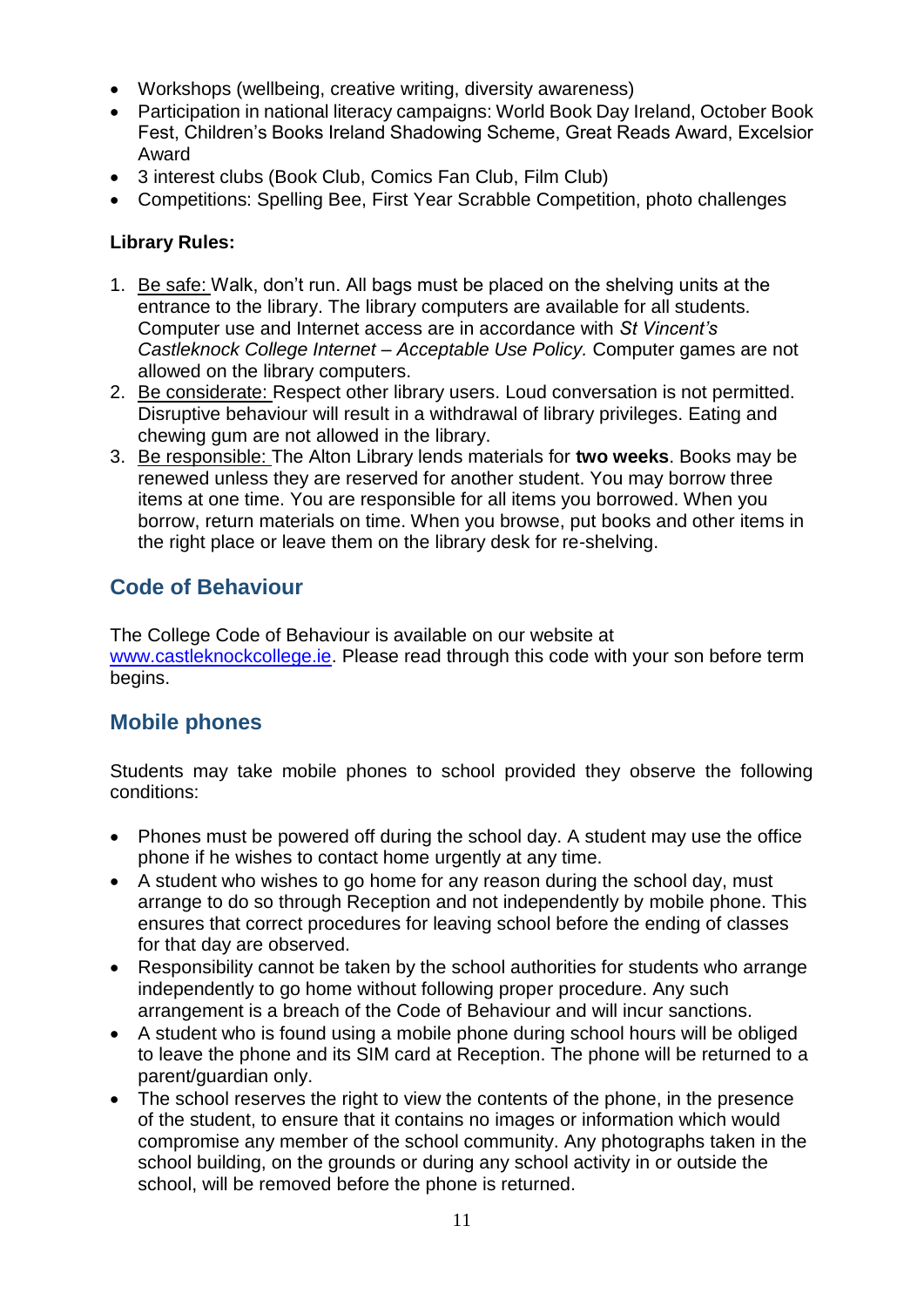# **Transport Arrangements**

Private School Bus Services are available to students as follows:

## **Kildare**

Contact James Coaches 627 5465 / 087 416 8077 Serving:

- Celbridge, Leixlip, Lucan (Weston area and Woodies). Double decker bus for College students only, arriving at the College at 7.50pm.
- Kilcock, Maynooth and Carton. Double decker bus for College students only, arriving at the College at 7.50pm.

Pick up from College: Monday, Tuesday, Thursday & Friday at 3.45pm. There is also a late bus that leaves the College on Monday, Tuesday and Thursday at 5.10pm ; Wednesday the boys are picked up at 1pm.

Cost: 30 euro per week for the early bus, 40 euro per week for the late bus. Booking: parents must contact James Coaches direct.

## **Meath:**

Contact Tony Devine 086 252 3812 Serving:

- Route 1: Trim, Batterstown, Dunboyne, Littlepace, Ongar, New Ongar Road, Castleknock College.
- Route 2: Navan, Dunshaughlin, Ratoath, Clonee, Ongar, Clonsilla Bridge,
- Castleknock College.

Pick up from College: Monday to Friday at 3.45pm. Also Monday and Thursdays second bus leaves the College at 5pm.

Cost: Depends on pick up point. Contact Tony Devine for details.

Booking: Parents must contact Tony Devine Coaches direct.

#### **Meath from Ashbourne**

Contact Ciarán Clarke 0864084861 Route: Ashbourne, Rathoath Kilbride, Hollystown, Tyrrelstown, Blanchardstown, Carpenterstown, Castleknock College.

Pick up from College: Monday, Tuesday, Thursday & Friday at 3.45pm. Wednesday the boys are picked up at 1pm.

Cost: Depends on pick up point.

Booking: Contact Ciarán Clarke or [www.celticcoaches.ie](http://www.celticcoaches.ie/) or [info@celticcoaches.ie](mailto:info@celticcoaches.ie) for details.

## **Meath from Trim:**

Contact Adrian Byrne directly 0862712137

Route 1: Trim, Summerhill, Batterstown, Castleknock College Route 2: Trim, Batterstown, Castleknock, Castleknock College Pick up from College: Monday, Tuesday, Thursday & Friday at 3.45pm and 5.15pm, Wednesday the boys are picked up at 1.00pm and 3.00pm. Booking: Contact Adrian Byrne directly.